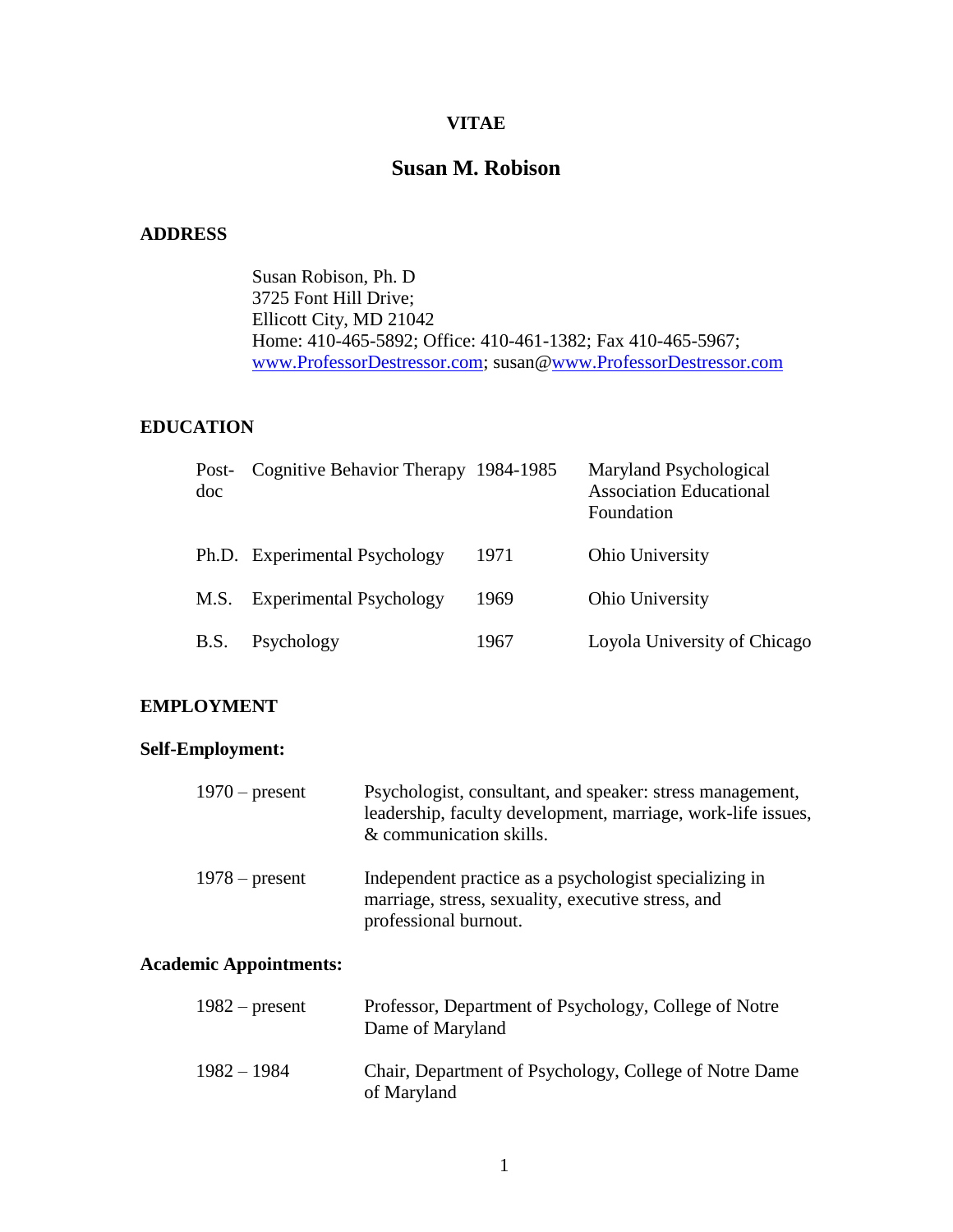| $1977 - 1982$ | Associate Professor, Department of Psychology, College of<br>Notre Dame of Maryland |
|---------------|-------------------------------------------------------------------------------------|
| $1972 - 1977$ | Assistant Professor, Department of Psychology, College of<br>Notre Dame of Maryland |
| $1970 - 1972$ | Assistant Professor, Department of Psychology, Ohio<br>University at Lancaster      |
| 1968 - 1970   | Teaching Assistant, Department of Psychology, Ohio<br>University                    |
| 1967 - 1968   | National Science Fellow, Department of Psychology, Ohio<br>University               |

### **PUBLICATIONS**

#### **Books:**

- Robison, S. M. (1990, 1993). *Discovering Our Gifts: NCCW Leadership Manual*. Washington, D.C.: National Conference of Catholic Women.
- Robison, S. M. (1988, 1992) *Sharing Our Gifts: NCCW Leadership Manual*. Washington, D.C.: National Conference of Catholic Women.
- Walvoord, B. E., McCarthy, L., Robison, S. M., et al. (1991). *Thinking and Writing in College*. Urbana, IL: National Council of Teachers of English.

#### **Articles and Chapters:**

- Walvoord, B. E., Anderson, V. J., Breihan, J. R., McCarthy, L. P., Robison, S. M., & Sherman, A. K. (1995). Functions of outlining among college students in four disciplines. *Research in the Teaching of English, 29*, 390-421.
- Walvoord, B. E., Anderson, V. J., Breihan, J. R., McCarthy, L. P., Robison, S. M., & Sherman, A. K. (1995). Making traditional, graded tests and assignments serve contemporary needs for assessment. In T. W. Banta (Ed)., *Good Practice in Assessing Higher Education Outcomes*. San Francisco, CA: Jossey-Bass.

Robison, S. M. (1974). Sex difference - fact or artifact. *Tennessee Education*, *4*, 9-16.

Laughlin, R. R., Moss, I. L. & Miller, S. M. (1969). Information- processing in children as a function of adult model, stimulus display, school grade, and sex. *Journal of Educational Psychology, 60,* 188-193.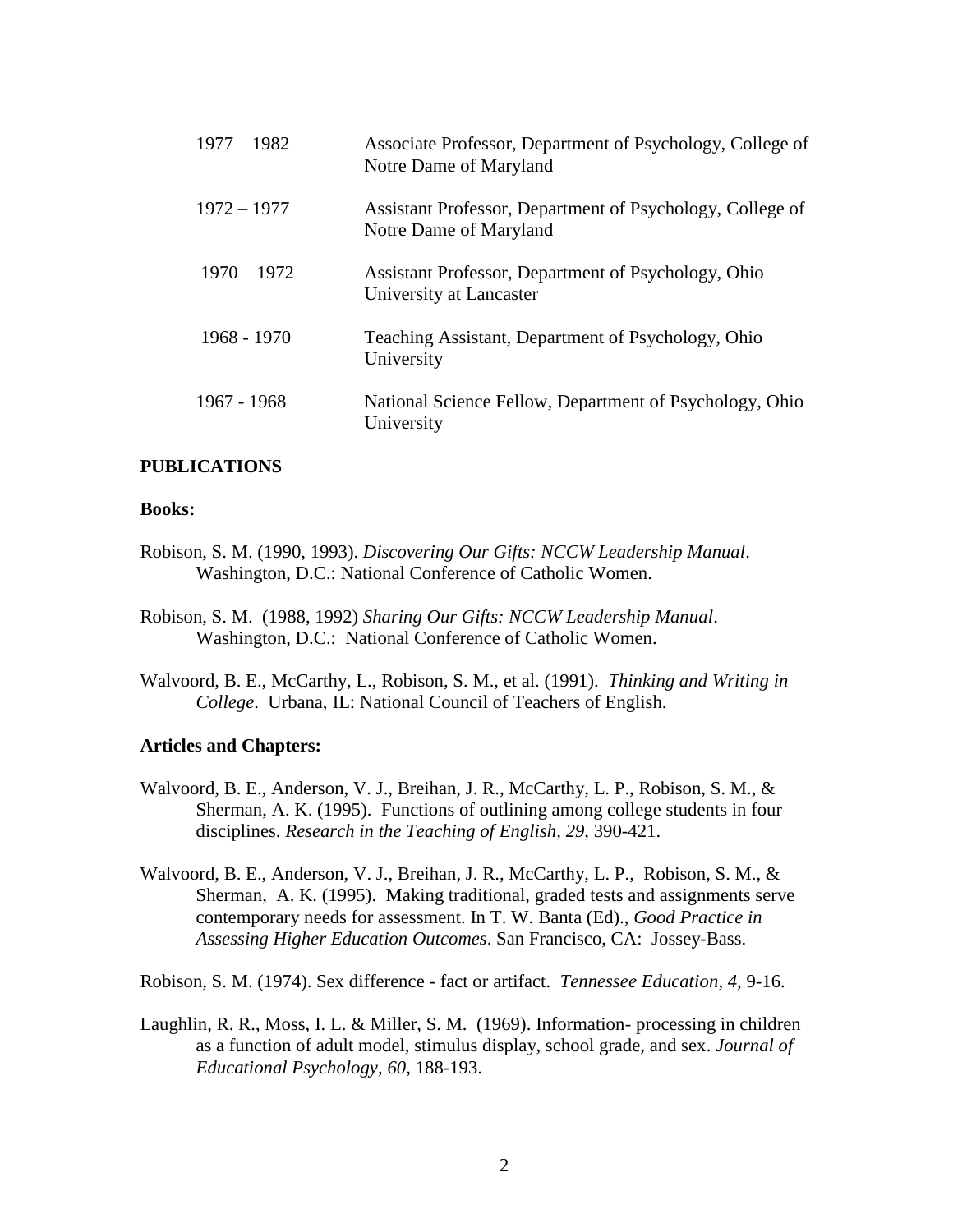#### **PRESENTATIONS AT PROFESSIONAL MEETINGS**

- Robison, S. (2009, November). *Performance practices of highly effective and engaged faculty.* Preconference workshop presented at the annual conference of Lilly International, Miami University, Oxford, OH.
- Robison, S. (2009, November). *Time management: Why you don't need it, can't do it anyway, and what to do instead.* Workshop presented at the annual conference of Lilly International, Miami University, Oxford, OH.
- Robison, S. (2009, October). *Peak performance practices of highly effective and engaged faculty.* Preconference workshop presented at the annual conference of Professional and Organization Development of Higher Education, Houston, TX.
- Robison, S. (2009, October). *Time management: Why you don't need it, can't do it anyway, and what to do instead.* Workshop presented at the annual conference of Professional and Organization Development of Higher Education, Houston, TX.
- Robison, S. (2009, June).*Time management: Why you don't need it, can't do it anyway – and what to do instead.* Workshop presented at the annual conference of Textbook and Academic Authors. San Antonio, TX.
- Robison, S. (2009, May). *Peak performance practices of highly effective and happy faculty.* Workshop presented at the annual conference of National Institute of Staff and Organizational Development, Austin, TX.
- Robison, S. (2009, May). *Peak performance practices of highly effective and engaged faculty.* Workshop presented at the annual conference of The Teaching Professor, Washington, D.C.
- Robison, S. & Fink, D. (2008, November). *Becoming leaders in a learning-centered university.* Workshop presented at the annual conference of Lilly International, Miami University, Oxford, OH.
- Robison, S. (2008, November). *Peak performance practices of highly effective and happy faculty.* Workshop presented at the annual conference of Lilly International, Miami University, Oxford, OH.
- Robison, S. (2008, November). *Peak performance practices of highly effective and happy faculty.* Workshop presented at the annual conference of Professional and Organization Development of Higher Education. Reno, NV.
- Robison, S. (2008, April). *Living by design: Time management for academic faculty.* Workshop presented at the annual conference of Lilly East, University of Delaware, Newark, DE.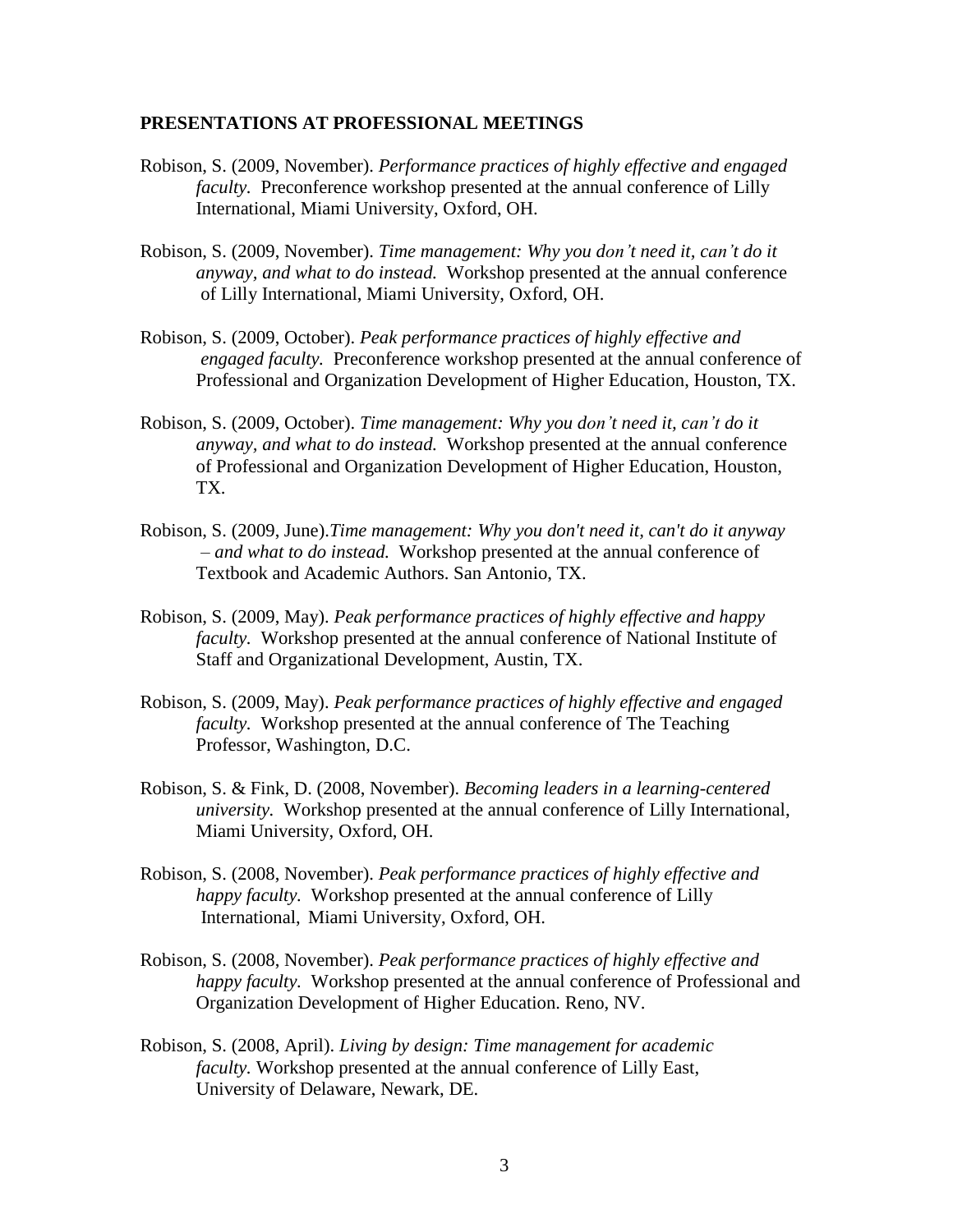- Robison, S. (2007, November). *Living purposely in a distracting world: A Blueprint for work-Life Balance for busy professionals* Workshop presented at the annual conference of Lilly National, Miami University of Ohio, Oxford, OH.
- Robison, S. (2007, April). *Staying sane in insane places: Living well while doing good.*  Workshop presented at the annual conference of Lilly East, University of Delaware, Newark, DE.
- Robison, S. (2006, November). *Staying sane in insane places: Living well while doing good.* Workshop presented at the annual conference of Lilly National, Miami University of Ohio, Oxford, OH.
- Robison, S. (2006, October). *Staying sane in insane places: Work-life balance for faculty developers/faculty.* Workshop presented at the annual conference of the Professional and Organization Development Network, Portland, OR.
- Robison, S. M., & Gray, C. R. (2000, March). *Magic of extraordinary marriages: A cognitive-behavioral model for successful marital therapy.* Workshop presented at the annual meeting of the Eastern Psychological Association, Baltimore, MD.
- Robison, S. M., Robison, P. D., & Gray, C. (1999, February). *Links to successful marital therapy: The magic of extraordinary marriages.* Workshop presented at the Mid-Winter Convention of American Psychological Association Divisions of Psychotherapy, Family, and Independent Practice, West Palm Beach, FL.
- Gray, C. R., & Robison, S. M. (1998, March). *The other rules: Wise women navigating towards good marriages.* Workshop presented at the annual conference of the Association for Women in Psychology, Baltimore, MD.
- Gray, C. R., & Robison, S. M. (1997, March). *Women and marriage: For better or for worse?* Paper presented at the annual conference of the Association for Women in Psychology, Pittsburgh, PA.
- Walvoord, B. E., Sherman, A. K., Gazzam, V. J., Robison, S. M. (1988, March). *The professional and the personal in college writing.* Paper presented at the Conference of College Composition and Communication, St. Louis, MO.
- Robison, S. M., & Robison, P. D. (1985, February). *Rewards and hazards for the married couple as independent practice partners.* Workshop presented at the Mid-Winter Meeting of American Psychological Association Division of Psychotherapy and Division of Independent Practice, Miami Beach, FL.
- Robison, S. M. (1983, August). *Crafting the psychology assignment: Techniques to improve students' writing.* Paper presented at the annual convention of the American Psychological Association, Anaheim, CA.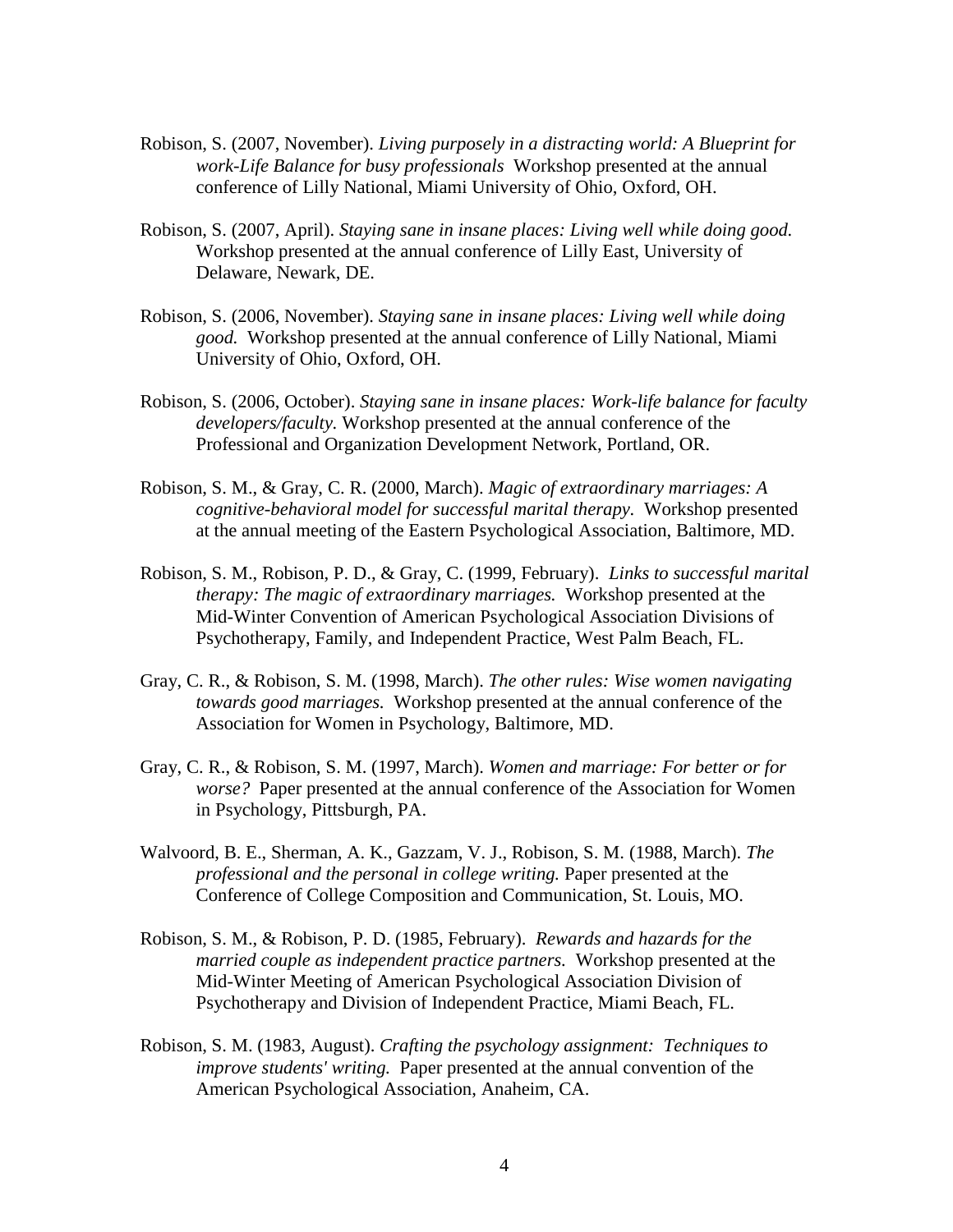- Robison, S. M., & Boucher, K. (1981, April). *Value based sex education: A decade of progress.* Paper presented at the annual meeting of the American Association of Sex Educators, Counselors, and Therapists, San Francisco, CA.
- Robison, S. M. (1981, April). *Sex fair counseling: Beyond feminism.* Paper presented at the annual meeting of the American Association of Sex Educators, Counselors, and Therapists, San Francisco, CA.
- Robison, S. M. (1980, May). *Self-parenting: A lifelong experience.* Workshop presented at the Third Annual Symposium of Family Therapy Practice Network, College Park, MD.
- Robison, S. M. (1970, May). *Controlling amount of information in conjunctive and disjunctive concept attainment with initial positive or negative instances.* Paper presented at the annual convention of the Midwestern Psychological Association, Cincinnati, OH.

### **INVITED PRESENTATIONS**

Dr. Robison has presented thousands of keynotes and workshops to business, professional and academic groups including Johns Hopkins University Medical School, University of Wisconsin, National Oceanic and Aeronautics Administration on work-life balance, burnout prevention and communication skills in the workplace. The following are some academic presentations:

- Robison, S. M. (November, 2009). *Time management: Why you don't need it, can't do it anyway, and what to do instead.* Workshop for faculty. Lawrence Technological University. Southfield, MI.
- Robison, S. M. (November, 2009). *Peak Performance Practices of Highly Effective and Happy Faculty: Living Well While Doing Good.* Workshop for faculty. Lawrence Technological University. Southfield, MI.
- Robison, S. M. (August, 2009). *Peer leadership skills for department chairs* Workshop for department chairs, Otterbein College, Westerville, OH.
- Robison, S. M. (August, 2009). *Building resilience: Getting ahead of the change curve.* Workshop. Workshop for the faculty, Otterbein College, Westerville, OH.
- Robison, S. M. (November, 2007). *Plays Well With Others: Leadership Skills for Department Chairs and Directors. and Staying Sane in Insane Places: Living Well While Doing Good* Workshops presented for the faculty, Eastern Illinois University. Charleston, IL.
- Robison, S. M. (October, 2007). *Intentional Living: Time Management for Academic Faculty.* Workshop presented for the faculty, University of Virginia, Charlotte,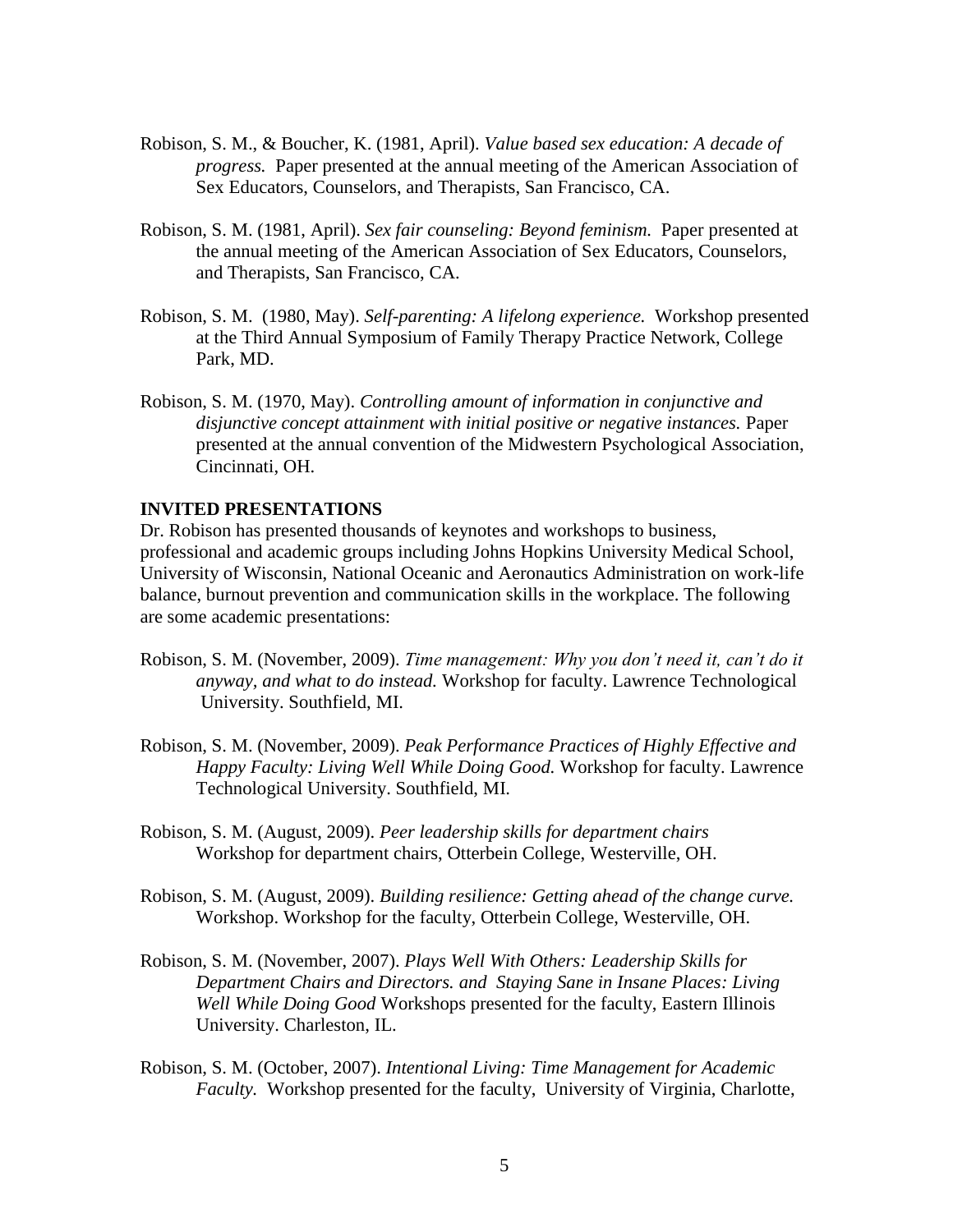VA.

- Robison, S. M. (October, 2007). *Intentional Living: Time Management for Academic Faculty.* Workshop presented for the Excellence in Diversity Fellows Program, Teaching Resource Center, University of Virginia, Charlotte, VA.
- Robison, S. M. (October, 2007). *Leadership Skills For Peer Leaders.* Workshop presented at a retreat for the faculty of the Molecular and Comparative Department, Johns Hopkins University Medical School, Baltimore, MD.
- Robison, S. M. (June, 2007). *MAP Your Career: Living Well While Doing Good.* Workshop presented to the STEM Women Faculty, Office of the President, University of Maryland Baltimore Center, Baltimore, MD.
- Robison, S. M. (May, 2007*). No Snooze Buttons Allowed: Active Learning Strategies for the Classroom, Lab, and Clinic.* Workshop presented to the John Hopkins School of Nursing Geriatric Medicine and Gerontology, Johns Hopkins University, Baltimore, MD.
- Robison, S. M. (April, 2007). *Having your best year ever: Managing your mission, yourself, and your time.* Workshop presented to the Center on Aging and Health and the Division of Geriatric Medicine and Gerontology, Johns Hopkins University, Baltimore, MD.
- Robison, S. M. (February, 2007). *Staying sane in insane places: Managing diverse faculty responsibilities with clarity, balance and ease.* Workshop presented to the faculty and staff at the University of Virginia, Charlotte, VA.
- Robison, S. M. (November, 2006). *Staying sane in insane places: Managing diverse faculty responsibilities with clarity, balance and ease.* Workshop presented to the faculty at Northeastern Illinois University, Chicago, IL.
- Robison, S. M. (November, 2006). *Playing well with others: An introduction to communication skills in the workplace.* Workshop presented to the faculty at the Johns Hopkins University Medical School, Baltimore, MD.
- Robison, S. M. (May, 2006). *Staying sane in insane places: Managing diverse faculty responsibilities with clarity, balance and ease.* Workshop presented to the Faculty College, University of Wisconsin, Richland, WI.
- Robison, S. M. (May, 2006). *Playing well with others: Leadership skills for department chairs and division heads.* Workshop presented to the Department of Neurology, University Medical School, Johns Hopkins University, Baltimore, MD.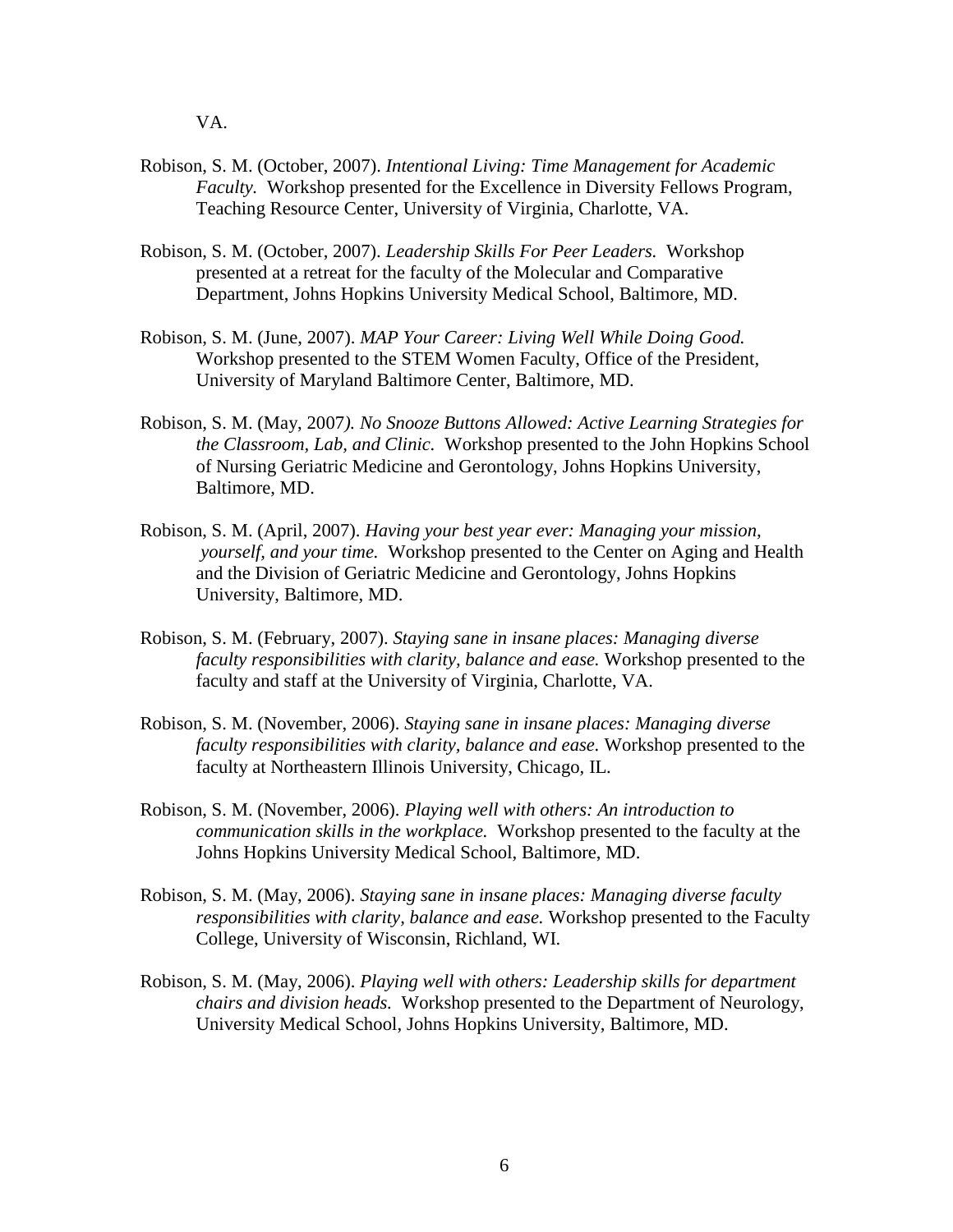- Robison, S. M. (February, 2006). *Playing well with others: An introduction to communication skills in the workplace.* Workshop presented to the Women's Council, University Medical School, Johns Hopkins University, Baltimore, MD.
- Robison, S. M. (January, 2006). *Having your best year ever: Managing your mission, yourself, and your time.* Workshop presented to the Women's Council, University Medical School, Johns Hopkins University, Baltimore, MD.
- Robison, S. M., & Walvoord, B. (May, 2005). *Managing diverse faculty responsibilities: Saving time, staying sane, doing well.* Workshop presented to the Women's Council, University Medical School, Johns Hopkins University, Baltimore, MD.

## **NEWSLETTERS**

Dr. Robison self publishes three newsletters, a quarterly marriage newsletter since 2000, a monthly newsletter for professional women since 2001, and a quarterly faculty development newsletter since 2006. Communication skills, work-life balance, finances, time management are just a few of the topics written about. The following are some of her recent newsletter publications:

- Robison, S. M., & Robison, P. D. (2006, Fall). *Stop the blame game: Part II.* Love Notes: Transforming Ordinary into Extraordinary Marriages. See [http://www.couplebiz.com/cb\\_newsletter\\_detail.asp?id=29](http://www.couplebiz.com/cb_newsletter_detail.asp?id=28)
- Robison, S. M. (2006, May/June). *Forming the container. .* See [http://www.bosswoman.org/\\_newsletter\\_detail.asp?id=53](http://www.bosswoman.org/_newsletter_detail.asp?id=53)
- Robison, S. M. (2006, Fall). *Less is more.* See [http://www.professordestressor.com/sr\\_newsletter\\_detail.asp?id=43](http://www.professordestressor.com/sr_newsletter_detail.asp?id=43)

# **PROFESSIONAL ASSOCIATIONS**

American Association of Behavior Therapists American Association of Sex Educators, Counselors, and Therapists American Psychological Association APA Divisions of Family, & Women, and Independent Practice Maryland State Board of Examiners Licensed Psychologist Association for Women in Psychology National Speakers Association National Association of Women Business Owners Organization Development Network National Council of Family Relations National Speakers Association Coalition for Marriage, Family, and Couples Education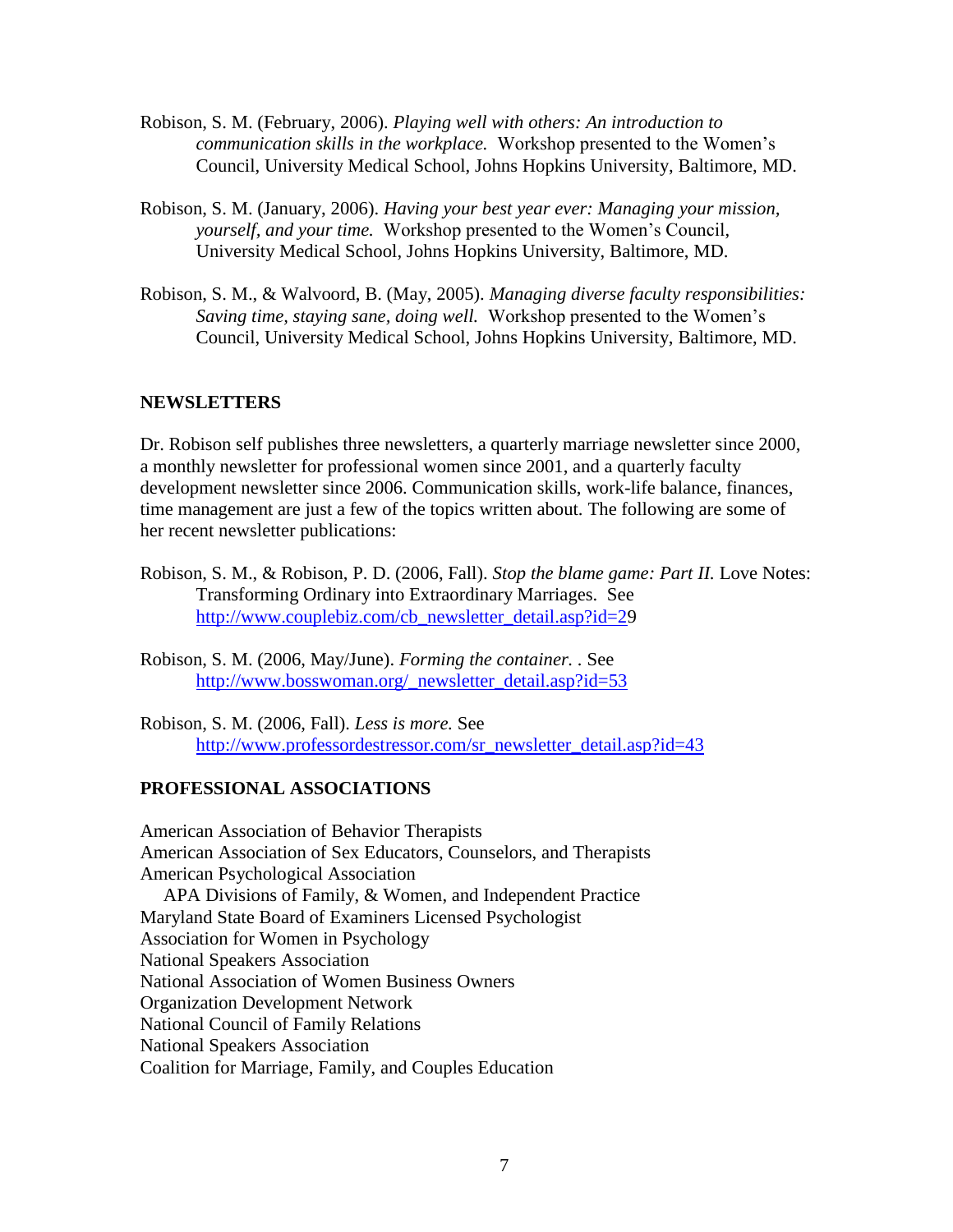# **COMMUNITY SERVICE AND CONSULTATIONS**

| $1995 - 2004$    | Member, Education Committee, Executive Women's Network             |
|------------------|--------------------------------------------------------------------|
| $2000 - 2001$    | Member Board of National Association Women Business Owners         |
|                  | <b>BR</b>                                                          |
| $1987 - 1999$    | <b>Consultant for National Conference of Catholic Women</b>        |
| $1987 - 1988$    | Advisory Board on Family Life Education, Girl Scouts of Central    |
|                  | Maryland                                                           |
| $1983 - 1986$    | Consultant for Maryland Writing Project,                           |
| $1982 - 1984$    | Consultant for Washington, D. C. Veterans Administration           |
|                  | Hospital                                                           |
| $1982 - 1985$    | Girl Scout Leader, Brownie Troop 686                               |
| $1985 - 1987$    | Member Baltimore Archdiocese Committee to establish guidelines     |
|                  | for parish sex education programs.                                 |
| $1976 - 1979$    | Member Archbishop's Committee on Matrimony                         |
| 1976             | Member Archbishop's Task Force on the Status of Women              |
| $1975 - 1981$    | Trainer, Baltimore Archdiocese Sex Education Teachers' Program     |
| $1970$ – present | Speaker for many Church and civic groups in sex education,         |
|                  | women, stress management, and extraordinary marriages.             |
| $1973$ – present | Consultant to business, educational institutions, and professional |
|                  | organizations on work-life balance and leadership.                 |

# **ADMINISTRATIVE EXPERIENCE**

| $1978$ – present | Managing own business(s) since 1978. (Businesses include         |
|------------------|------------------------------------------------------------------|
|                  | practices in psychotherapy, coaching, speaking, and consulting). |
| 1983 - 1985      | Member, Council for Faculty Growth and Development, College      |
|                  | of Notre Dame.                                                   |
| $1982 - 1984$    | Chair, Department of Psychology, College of Notre Dame.          |
| $1972 - 1984$    | Member of Senate, Curriculum, Self-study (Middle States          |
|                  | Accreditation), and other elected and appointed committees       |

# **GRANTS AND HONORS**

| 2007          | Winner, Top 100 Women & Minority Owned Businesses (MD, DC   |
|---------------|-------------------------------------------------------------|
|               | $&\mathrm{VA)}$                                             |
| 2004          | Winner, Mandy Goetz Award from the Executive Women's        |
|               | <b>Network</b>                                              |
| 1998          | Who's Who in America                                        |
| $1990 - 1998$ | Who's Who in American Women                                 |
| 1998          | Who's Who in Medicine and Healthcare                        |
| 1996          | Woman of the Year, American Biographical Institute Board of |
|               | International Research                                      |
|               | 1985, 1986, 1991, 1992 Who's Who in Human Service Personnel |